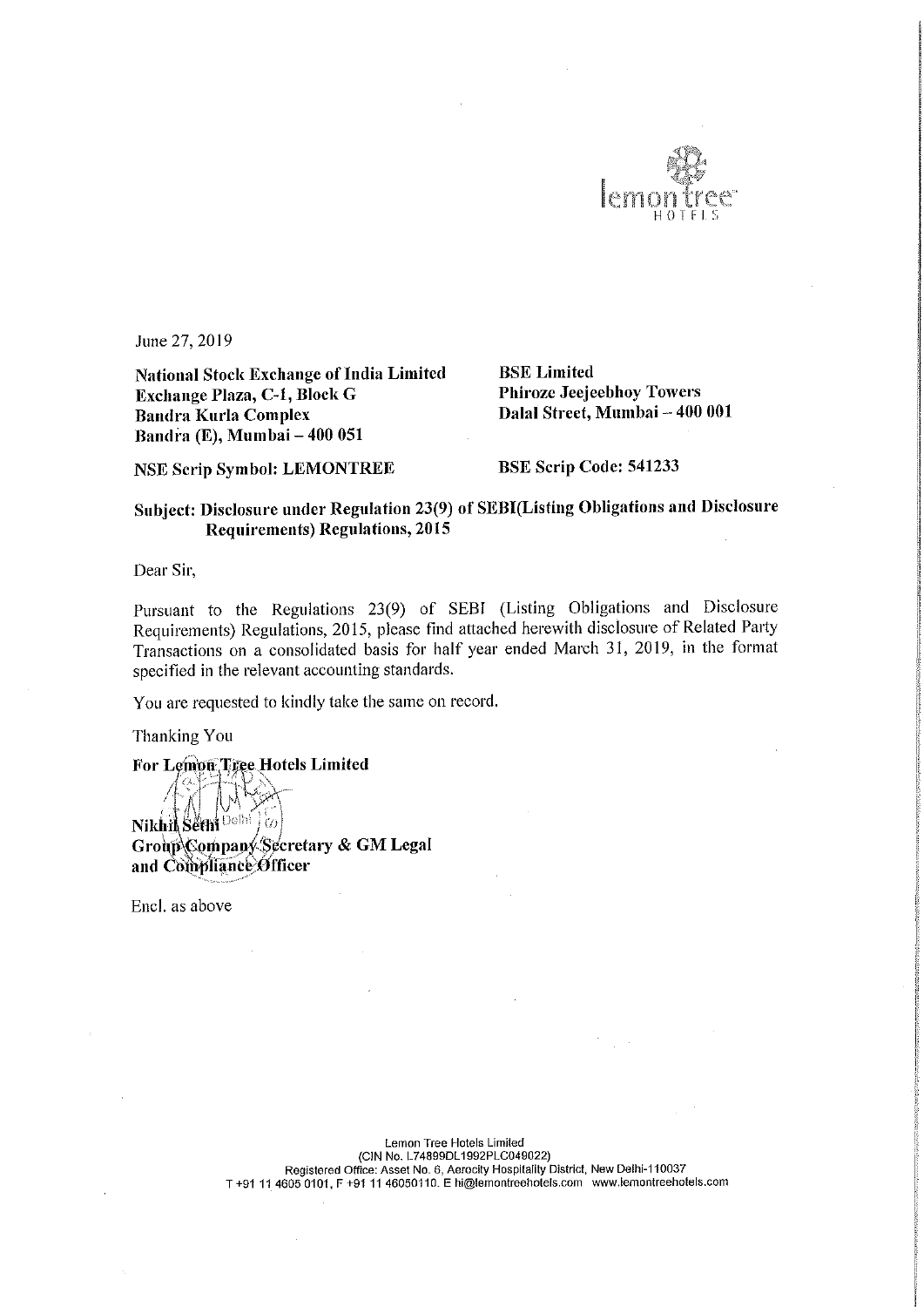## Disclosure of Related Party Transactions Pursuance of Regulation 23(9) of SEBI (Listing Obligations and Disclosure Requirements) Regulations, 2015]

## Related Party Transactions for the half year ended 31st March, 2019

## List of related parties with whom transactions have taken place during the period (from 01.10.2018 to 31.03.2019) and relationship:

| Names of related parties                                                                                      |                                                                                                                                                                                                                                                                                                                                                                                                                                                                                                                                                                                                                                                                  |
|---------------------------------------------------------------------------------------------------------------|------------------------------------------------------------------------------------------------------------------------------------------------------------------------------------------------------------------------------------------------------------------------------------------------------------------------------------------------------------------------------------------------------------------------------------------------------------------------------------------------------------------------------------------------------------------------------------------------------------------------------------------------------------------|
| Key Management Personnel                                                                                      | - Mr. Patanjali Govind Keswani (Chairman<br>and Managing Director)<br>-Mr. Rattan Keswani (Deputy Managing<br>Director)<br>- Mr. Gopal Sitaram Jiwarajka (Independent<br>Director)(Resigned w.e.f 1 <sup>st</sup> April, 2019)<br>- Mr. Ravi Kant Jaipuria(Director)<br>- Mr. Anish Kumar Saraf (Director)<br>- Mr. Willem Albertus Hazeleger (Director)<br>- Mr. Aditya Madhav Keswani(Director)<br>- Mr. Paramartha Saikia (Independent Director)<br>- Ms. Freyan Jamshed Desai (Independent<br>Director)<br>- Mr. Ashish Kumar Guha (Independent<br>Director)<br>- Mr. Pradeep Mathur (Independent Director)<br>- Mr. Arvind Singhania (Independent Director) |
| Key Management Personnel/Individuals having<br>significant influence and their relatives (in<br>Subsidiaries) | - Mr. Rattan Keswani (Whole Time Director of<br>Carnation Hotels Private Limited)<br>- Mr. Rajesh Kumar (Whole Time Director of<br>Canary Hotels Private Limited)<br>- Mr. Sumant Jaidka (Whole Time Director of<br>Inovoa Hotels & Resorts Limited)<br>- Mr. Rajeev Janveja (Whole Time Director of<br>Nightingale Hotels Private Limited)<br>- Ms. Natasha Yashpal (Whole Time Director of<br>Oriole Dr. Fresh Hotels Private Limited(upto<br>$31st$ December, 2018)                                                                                                                                                                                           |
| Enterprise(s) in which Directors are common                                                                   | -Alisha Retail Private Limited<br>- Varun Beverages Limited                                                                                                                                                                                                                                                                                                                                                                                                                                                                                                                                                                                                      |
| Enterprises owned or significantly influenced by key<br>management personnel or their relatives               | - Toucan Real Estates Private Limited                                                                                                                                                                                                                                                                                                                                                                                                                                                                                                                                                                                                                            |
| Associates                                                                                                    | - Mind Leaders Learning India Private Limited<br>- Hamstede Living Private Limited (from March<br>13, 2019)                                                                                                                                                                                                                                                                                                                                                                                                                                                                                                                                                      |

Additional related patties as per Companies Act <sup>2013</sup> with whom transactions have taken place during the year:

Chief Financial Officer : Mr. Kapil Sharma

Company Secretary : Mr. Nikhil Sethi

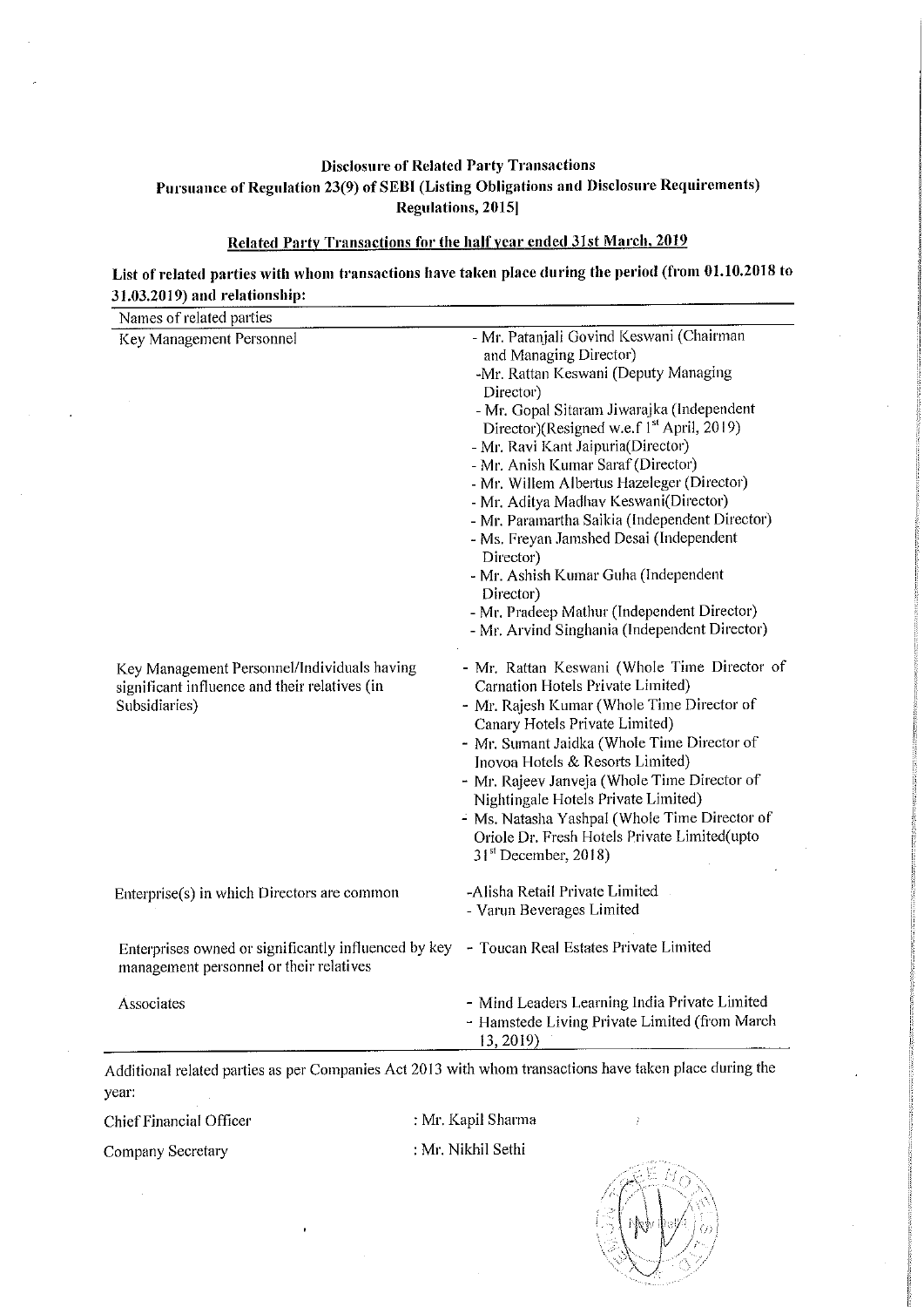|                                                  |                                                                                                                                   | (Rs. In Lakhs)                                                                                                                                                  |                                                                                                                          |                              |                                                 |
|--------------------------------------------------|-----------------------------------------------------------------------------------------------------------------------------------|-----------------------------------------------------------------------------------------------------------------------------------------------------------------|--------------------------------------------------------------------------------------------------------------------------|------------------------------|-------------------------------------------------|
| <b>Transactions with</b><br><b>Related Party</b> | Key<br>Management<br>Personnel<br>(Managing<br>Director, Whole<br>time director,<br>manager and<br>other managerial<br>personnel) | <b>Key Management</b><br>Personnel<br>(Managing Director,<br>Whole time<br>director, manager<br>and other<br>managerial<br>personnel) of<br><b>Subsidiaries</b> | <b>Enterprises</b><br>owned or<br>significantly<br>influenced by<br>key<br>management<br>personnel or<br>their relatives | Associate                    | Enterprise<br>in which<br>Director is<br>common |
|                                                  |                                                                                                                                   |                                                                                                                                                                 |                                                                                                                          |                              |                                                 |
| Remuneration paid*                               |                                                                                                                                   |                                                                                                                                                                 |                                                                                                                          |                              |                                                 |
| Mr. Patanjali G<br>Keswani                       | 169.28                                                                                                                            | $\blacksquare$                                                                                                                                                  | ä,                                                                                                                       | $\frac{1}{2}$                | $\blacksquare$                                  |
| Mr. Rattan Keswani                               | L.                                                                                                                                | 109.09                                                                                                                                                          | $\blacksquare$                                                                                                           | ÷,                           | $\blacksquare$                                  |
|                                                  |                                                                                                                                   |                                                                                                                                                                 |                                                                                                                          |                              |                                                 |
| Mr. Sumant Jaidka                                | $\overline{a}$                                                                                                                    | 30.88                                                                                                                                                           | $\blacksquare$                                                                                                           | $\bullet$                    | ÷                                               |
|                                                  |                                                                                                                                   |                                                                                                                                                                 |                                                                                                                          |                              |                                                 |
| Mr. Rajesh Kumar                                 | $\blacksquare$                                                                                                                    | 22.06                                                                                                                                                           | $\overline{\phantom{a}}$                                                                                                 | L.                           |                                                 |
|                                                  |                                                                                                                                   |                                                                                                                                                                 |                                                                                                                          |                              |                                                 |
| Mr. Kapil Sharma                                 | 58.23                                                                                                                             |                                                                                                                                                                 |                                                                                                                          |                              | $\blacksquare$                                  |
| Mr. Nikhil Sethi                                 | 22.23                                                                                                                             | $\blacksquare$                                                                                                                                                  | $\blacksquare$                                                                                                           | $\overline{\phantom{a}}$     | -                                               |
|                                                  |                                                                                                                                   |                                                                                                                                                                 |                                                                                                                          |                              |                                                 |
| Mr. Rajeev Janveja                               | $\blacksquare$                                                                                                                    | 22.94                                                                                                                                                           | $\blacksquare$                                                                                                           | $\overline{\phantom{a}}$     | $\overline{\phantom{a}}$                        |
| Ms. Natasha Yashpal                              | ÷,                                                                                                                                | 13.93                                                                                                                                                           | $\blacksquare$                                                                                                           | $\blacksquare$               | $\blacksquare$                                  |
|                                                  |                                                                                                                                   |                                                                                                                                                                 |                                                                                                                          |                              |                                                 |
| Advance given to<br>party                        |                                                                                                                                   |                                                                                                                                                                 |                                                                                                                          |                              |                                                 |
| Toucan Real Estates<br>Private Limited           | $\overline{\phantom{a}}$                                                                                                          | $\overline{a}$                                                                                                                                                  | 142.64                                                                                                                   | $\hat{\mathbf{r}}$           |                                                 |
| <b>Sitting Fee paid</b>                          |                                                                                                                                   |                                                                                                                                                                 |                                                                                                                          |                              |                                                 |
|                                                  |                                                                                                                                   |                                                                                                                                                                 |                                                                                                                          |                              |                                                 |
| Mr. Arvind Singhania                             | 0.20                                                                                                                              | -                                                                                                                                                               |                                                                                                                          | $\blacksquare$               |                                                 |
| Mr. Ashish Kumar<br>Guha                         | 0.40                                                                                                                              | -                                                                                                                                                               | -                                                                                                                        | $\overline{\phantom{a}}$     | $\qquad \qquad \blacksquare$                    |
| Ms. Freyan Jamshed<br>Desai                      | 0.40                                                                                                                              | ÷                                                                                                                                                               |                                                                                                                          |                              |                                                 |
| Mr. Gopal Sitaram<br>Jiwarajka                   | 0.60                                                                                                                              | $\overline{\phantom{0}}$                                                                                                                                        | $\overline{a}$                                                                                                           | $\qquad \qquad \blacksquare$ | ÷                                               |
| Mr. Paramartha Saikia                            | 0.40                                                                                                                              | $\overline{a}$                                                                                                                                                  | $\blacksquare$                                                                                                           | $\overline{a}$               | $\qquad \qquad \blacksquare$                    |
|                                                  |                                                                                                                                   |                                                                                                                                                                 |                                                                                                                          | $\bullet$                    |                                                 |
| Mr. Pradeep Mathur                               | 0.60                                                                                                                              | ÷                                                                                                                                                               | -                                                                                                                        | $\overline{\phantom{a}}$     | $\blacksquare$                                  |
|                                                  |                                                                                                                                   |                                                                                                                                                                 |                                                                                                                          |                              |                                                 |

Ý

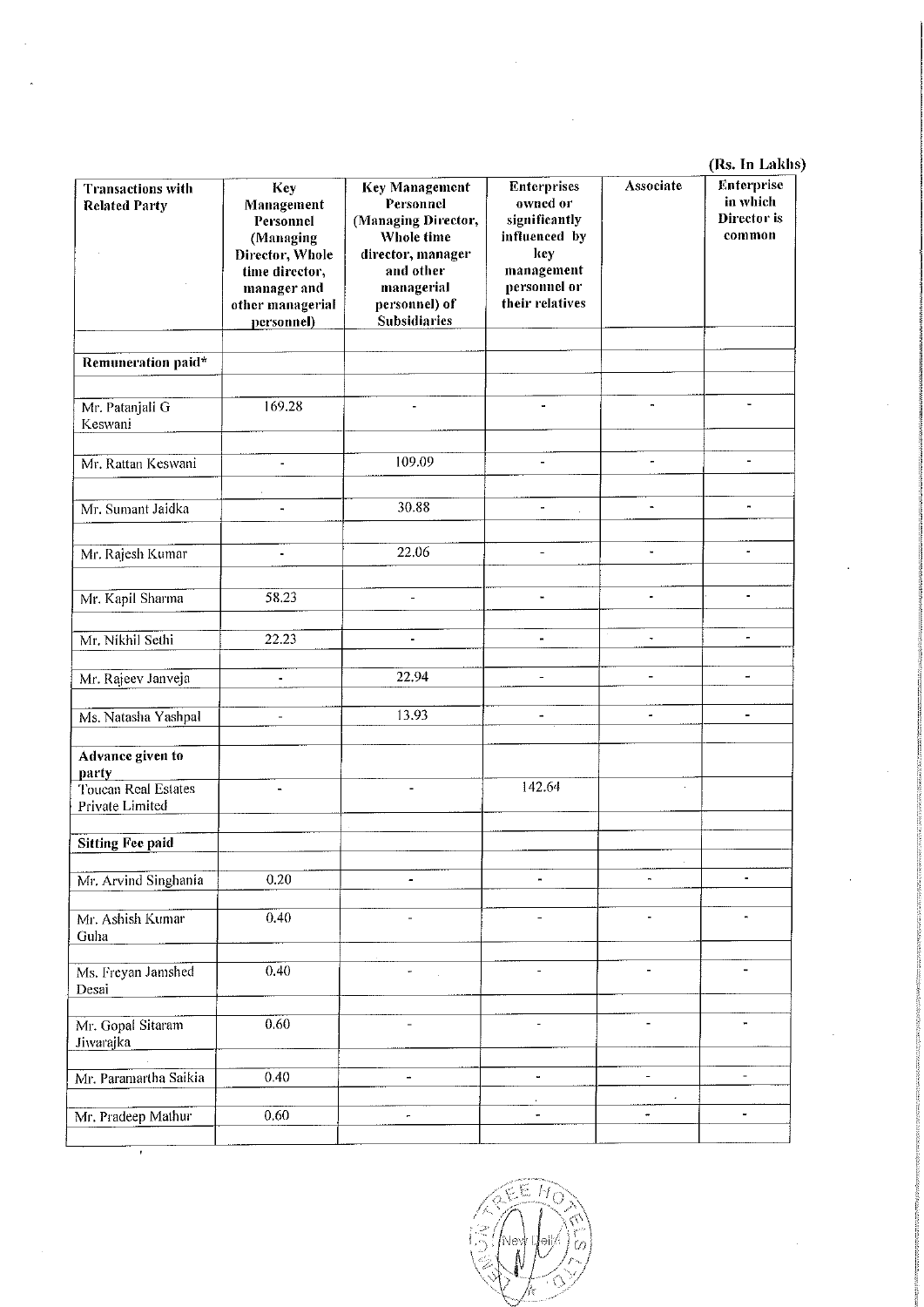| Subscription in<br>Share capital of the                                        |                          |                          |                          |                              |                                        |
|--------------------------------------------------------------------------------|--------------------------|--------------------------|--------------------------|------------------------------|----------------------------------------|
| company<br>Hamstede Living<br>Private Limited in<br><b>Equity Shares</b>       |                          |                          | $\blacksquare$           | 15.00                        |                                        |
|                                                                                |                          |                          |                          |                              |                                        |
| Hamstede Living<br>Private Limited in<br>Preference Shares                     | ä,                       | -                        | $\tilde{\phantom{a}}$    | 270.00                       |                                        |
|                                                                                |                          |                          |                          |                              |                                        |
| <b>Rent received</b>                                                           |                          |                          |                          | 1.86                         |                                        |
| Hamstede Living<br>Private Limited                                             |                          | $\blacksquare$           | ä,                       |                              | $\overline{a}$                         |
| <b>Sale of Services</b>                                                        |                          |                          |                          |                              |                                        |
| Hamstede Living<br>Private Limited                                             | $\equiv$                 | $\omega$                 | $\frac{1}{2}$            | 1.80                         | $\overline{\phantom{a}}$               |
| Sale of Goods                                                                  |                          |                          |                          |                              |                                        |
| Alisha Retail Private<br>Limited                                               | ä,                       |                          | ä,                       | $\blacksquare$               | 1.10                                   |
| Varun Beverages<br>Limited                                                     | u,                       | ÷                        | $\overline{a}$           |                              | 1.54                                   |
| <b>Training Fee</b><br>Paid(Net of TDS)                                        |                          |                          |                          |                              |                                        |
| Mind Leaders<br>Learning India Private<br>Limited                              | $\tilde{\phantom{a}}$    | $\overline{\phantom{a}}$ | $\overline{\phantom{a}}$ | 124.53                       |                                        |
|                                                                                |                          |                          |                          | $\cdot$                      |                                        |
| <b>Balances outstanding</b><br>at the year end -<br><b>Trade Payable/Other</b> |                          |                          |                          |                              |                                        |
| <b>Current Liabilities</b><br>Mr. Kapil Sharma                                 | 0.45                     | $\blacksquare$           | ä,                       | $\blacksquare$               | ä,                                     |
|                                                                                |                          |                          |                          |                              |                                        |
| Mr. Rattan Keswani                                                             |                          | 1.55                     |                          | $\overline{\phantom{a}}$     | $\qquad \qquad -$                      |
|                                                                                |                          |                          |                          |                              |                                        |
| Mr. Rajeev Janveja                                                             | $\blacksquare$           | 0.92                     | μ,                       | $\blacksquare$               | ۰                                      |
| Mr. Sumant Jaidka                                                              | $\overline{\phantom{a}}$ | 6.05                     | $\overline{\phantom{a}}$ | $\overline{a}$               | $\overline{\phantom{m}}$               |
|                                                                                |                          |                          |                          |                              |                                        |
| Mr. Nikhil Sethi                                                               | 0.50                     | $\overline{\phantom{a}}$ | $\overline{\phantom{a}}$ | $\frac{1}{2}$                | $\overline{\phantom{0}}$<br>$\epsilon$ |
| Mr. Rajesh Kumar                                                               | ä,                       | 1.27                     | $\blacksquare$           | $\blacksquare$<br>$\epsilon$ | ۰                                      |
| Ms. Natasha Yashpal                                                            | $\blacksquare$           | 0.16                     | $\blacksquare$           | $\blacksquare$               | $\qquad \qquad \blacksquare$           |
| <b>Balances outstanding</b><br>at the year end -<br>Loans & Advances           |                          |                          |                          |                              |                                        |

 $\ddot{\phantom{0}}$ 

|Nghi